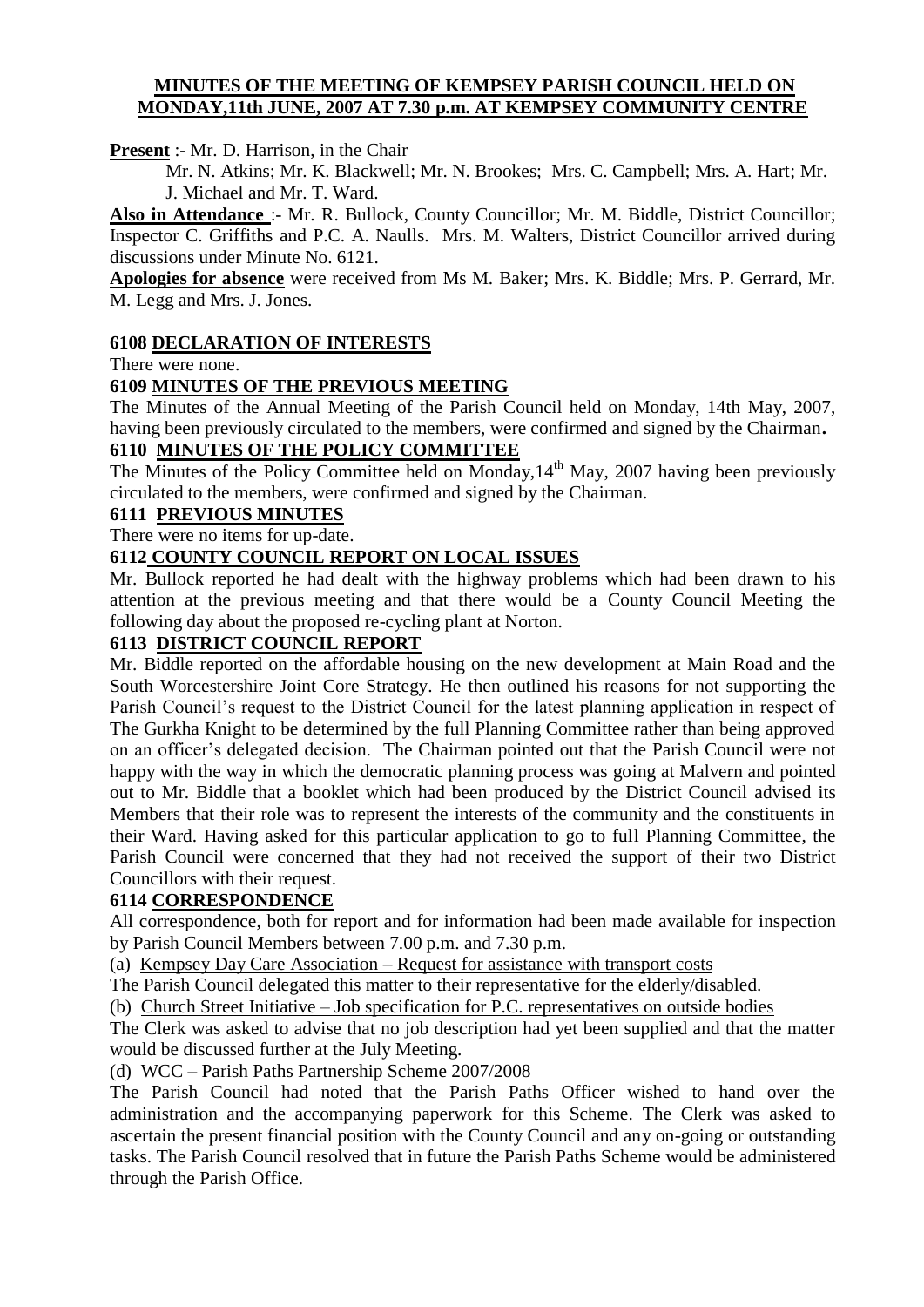(h) MHDC – New Planning Leaflets

These documents were handed to the Chairman.

(i) CALC – Malvern Hills Area – Annual Meeting

The Chairman and Vice-Chairman agreed to attend this meeting.

(j) Kempsey Tennis Club – Tree overhanging tennis court

The Parish Council noted the offer to plant a replacement tree. They resolved that the Tennis Club be allowed to remove the tree adjacent to the tennis courts subject to an appropriate replacement tree being planted in the tree strip on the left of the Playing Field entrance

(k) Kempsey Youth Club – Paid Youth Worker

The Parish Council resolved to write a letter of support to Elgar Housing Association.

(m) and (p) Worcestershire Wildlife Trust – Review of special wildlife sites in Worcestershire

These documents were passed to the Chairman of the Commons and Hams Committee.

(n) Mrs. D. Bailey – Re-dedication of tomb of Kempsey V.C. holder

The Chairman and the Vice-Chairman agreed to officially represent the Parish Council at the service. Other members also agreed to attend.

(o) WCC – Temporary Closure Order /Temporary One Way System Order – Taylors Lane

The Parish Council noted the temporary closure and temporary one way system for Taylors Lane. The Clerk was asked to ascertain whether the County Council had informed the organisers of the Car Boot Sale at The Ketch Field about the proposed closure and one-way system? She was asked to remind the County Council that the Parish Council had previously asked for Taylors Lane to be made one way from the A.38 to Norton Road. Would it now be possible for this system to remain in force permanently?

#### **6115 ENVIRONMENT COMMITTEE WORKS AT THE CROWN AREA**

The Clerk reported that the County Council had confirmed that the amenity area at The Crown Area Bus Stop formed part of the highway. As such, the Parish Council resolved to ask the County Council to cut back the shrubs and plants in this area in a sympathetic manner in accordance with the advice from the Police.

## **6116 PLANNING REPORT**

(a) Decisions made under delegated Powers

MH 681/07 – 2 The Oaks – No objections

MH 776/07 – 1 Napleton Lane – No objections

(b) The Chairman reported the recent planning decisions made by the District Council. The Parish Council resolved to remind the Planning Enforcement Officer about the window which overhung the pavement in Post Office Lane in contravention of planning conditions.

(c) Stonehall Farm, Green Street – Report on enforcement matter

The Parish Council Chairman reported on the email from the District Council's Planning Enforcement Officer following a site inspection.

(d) Nut trees adjacent to Footpath 568 at rear of Main Road development site

The Clerk was asked to point out to the District Council that only two small bunches of nut bushes now remained. Was it the intention of the site developer to re-instate the nut trees adjacent to the Alley and would it be possible for the trees to be covered by a Tree Preservation Order?

## **6117 COMMONS AND HAMS COMMITTEE REPORT**

The Committee Chairman reported that un-authorised uses of common land continued and that a further reminder letter needed to be sent to residents living adjacent to commons. The Parish Council agreed. It was also agreed to follow up the letter with visits in order to reinforce the official position. The Parish Council noted that their second letter and follow-up phone call to Teal Turf had still not been acknowledged. They resolved to take up the offer from the owner of The Gurkha Knight to remove the concrete path which he had laid and to re-instate the eroded areas of Kempsey Common in front of his property.

## **6118 RECREATION COMMITTEE REPORT**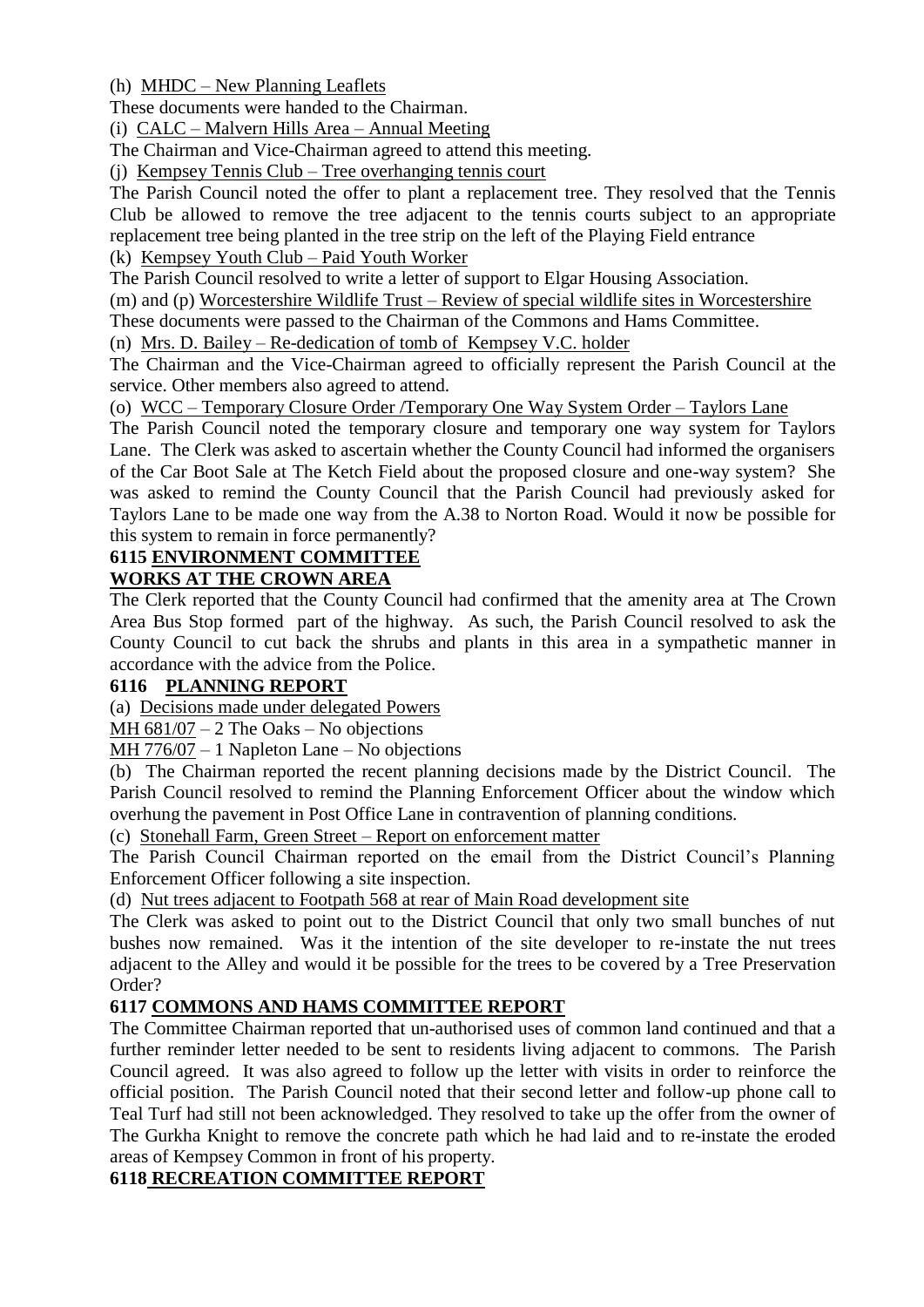Progress reports on (a) Fencing around children's play area and (b) Fencing on Playing Field In the absence of the Committee Chairman, the Clerk was asked to include these items on the Agenda for the July Parish Council Meeting.

# **6119 COMMUNITY CENTRE COMMITTEE REPORT**

The Committee Chairman reported that the cupboard in the Foyer had been completed. The Parish Council resolved to use the remaining £15 from the funds retained on behalf of the former Community Centre Committee in order to paint the cupboard. He pointed out that the tenancy matters which had been discussed in Confidential Session at the last Parish Council Meeting had been resolved in a satisfactory manner.

## **6120 AUDIT OF ACCOUNTS FOR 2006/2007 BY EXTERNAL AUDITOR**

A copy of the Annual Governance Statement had been circulated to each Member with their Agenda. The Members unanimously confirmed that they were able to answer in the affirmative to each of the questions on the form to be returned to the External Auditor.

## **6121 DELEGATED POWERS TO COMMITTEE CHAIRMAN**

The Parish Council resolved, with some safeguards, to amend their Standing Orders in order to extend delegated powers so that Committee Chairman could, in consultation with the Parish Council Chairman, the Parish Council Vice-Chairman and the Clerk make delegated decisions on urgent matters on behalf of their Committee. By so doing, urgent matters could then be dealt with very quickly rather than having to wait for the next Parish Council Meeting -but would have to be reported to this meeting. The Clerk was asked to draw up a list for each Committee when it may be appropriate for a delegated decision to be made. The matter would then be discussed again at the July Parish Council Meeting, as would the Clerk's current upper limit of £50 for emergency repairs etc.

## **6122 RECEIPTS AND PAYMENTS/RECONCILIATION OF BALANCES TO 31/5/07**

The receipts,payments/bank reconciliation to 31st May, 2007 had been previously circulated to the members. The Clerk reported that Mr. Harrison had made the monthly inspection for May and had found everything to be in order. Mr. Harrison confirmed this to be correct.

### **6123 CONFIRMATION OF ACTION**

The Parish Council ratified payment of the following urgent accounts which had been made under delegated powers :-

Staff salaries for May as on the list circulated to Members and annexed to the Signed Minutes Mrs. S. Cordell – Community Centre Cleaning to 14.5.07 - £50.00

Paul Biddle – Community Centre works - £795.00 (To be paid from funds retained on behalf of the former Community Centre Committee)

New Farm Grounds Maintenance – Playing Field Mowing - £105.74 (inc. £15.74 VAT)

## **6124 ACCOUNTS FOR PAYMENT**

The Parish Council resolved to authorise payment of the following accounts :-

Mrs. A.P. Halford - Petty Cash for May - £21.80

Severn Trent Water – Community Centre - £260.50

R. Clarke – Grass Mowing at Community Centre - £35.00

Worcs. CALC – Training - £158.63 (inc. £23.63 VAT)

Sports Fields Ltd. – Ground Works - £376.00 (inc. £56.00 VAT)

PDS – Weedkiller on Playing Field - £411.25 (inc. £61.25 VAT)

New Farm Grounds Maintenance – Playing Field Mowing - £105.74 (inc. £15.74 VAT)

**THERE BEING NO FURTHER BUSINESS, THE CHAIRMAN DECLARED THE MEETING CLOSED AT 9.27 p.m.**

> Signed at the next ensuing meeting of Kempsey Parish Council

Chairman of such next ensuing meeting